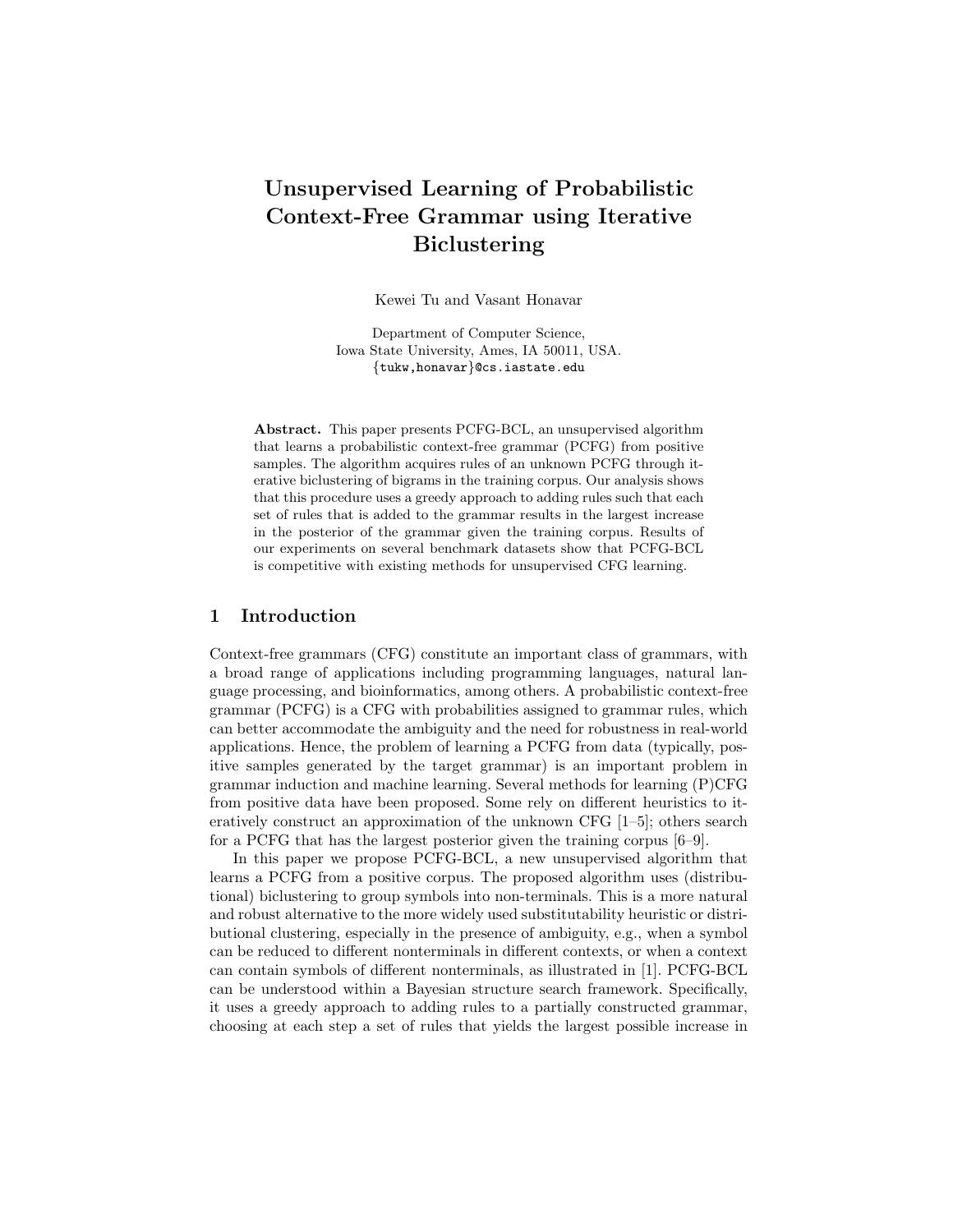the posterior of the grammar given the training corpus. The Bayesian framework also supports an ensemble approach to PCFG learning by effectively combining multiple candidate grammars. Results of our experiments on several benchmark datasets show that the proposed algorithm is competitive with other methods for learning CFG from positive samples.

The rest of the paper is organized as follows. Section 2 introduces the representation of PCFG used in PCFG-BCL. Section 3 describes the key ideas behind PCFG-BCL. Section 4 presents the complete algorithm and some implementation details. Section 5 presents the results of experiments. Section 6 concludes with a summary and a brief discussion of related work.

# 2 Grammar Representation

It is well-known that any CFG can be transformed into the Chomsky normal form (CNF), which only has two types of rules:  $A \rightarrow BC$  or  $A \rightarrow a$ . Because a PCFG is simply a CFG with a probability associated with each rule, it is easy to transform a PCFG into a probabilistic version of CNF.

To simplify the explanation of our algorithm, we make use of the fact that a CNF grammar can be represented in an AND-OR form containing three types of symbols, i.e., AND, OR, and terminals. An AND symbol appears on the lefthand side of exactly one grammar rule, and on the right-hand side of that rule there are exactly two OR symbols. An OR symbol appears on the left-hand side of one or more rules, each of which has only one symbol on the right-hand side, either an AND symbol or a terminal. A multinomial distribution can be assigned to the set of rules of an OR symbol, defining the probability of each rule being chosen. An example is shown below (with rules probabilities in the parentheses).

| $\mathbf C\mathbf N\mathbf F$                         | The AND-OR Form                                          |
|-------------------------------------------------------|----------------------------------------------------------|
| $S \to a(0.4)$   AB (0.6)                             | $OR_S \rightarrow a (0.4)   AND_{AB} (0.6)$              |
| $A \rightarrow a(1.0)$                                | $AND_{AB} \rightarrow OR_{A}OR_{B}$                      |
| $B \rightarrow b_1$ (0.2)   $b_2$ (0.5)   $b_3$ (0.3) | $OR_A \rightarrow a(1.0)$                                |
|                                                       | $OR_B \rightarrow b_1$ (0.2)   $b_2$ (0.5)   $b_3$ (0.3) |

It is easy to show that a CNF grammar in the AND-OR form can be divided into a set of AND-OR groups plus the start rules (rules with the start symbol on the left-hand side). Each AND-OR group contains an AND symbol N, two OR symbols A and B such that  $N \to AB$ , and all the grammar rules that have one of these three symbols on the left-hand side. In the above example, there is one such AND-OR group, i.e.,  $AND_{AB}$ ,  $OR_A$ ,  $OR_B$  and the corresponding rules (the last three lines). Note that there is a bijection between the AND symbols and the groups; but an OR symbol may appear in multiple groups. We may simply make identical copies of such OR symbols to eliminate overlap between groups.

# 3 Main Ideas

PCFG-BCL is designed to learn a PCFG using its CNF representation in the AND-OR form. Sentences in the training corpus are assumed to be sampled from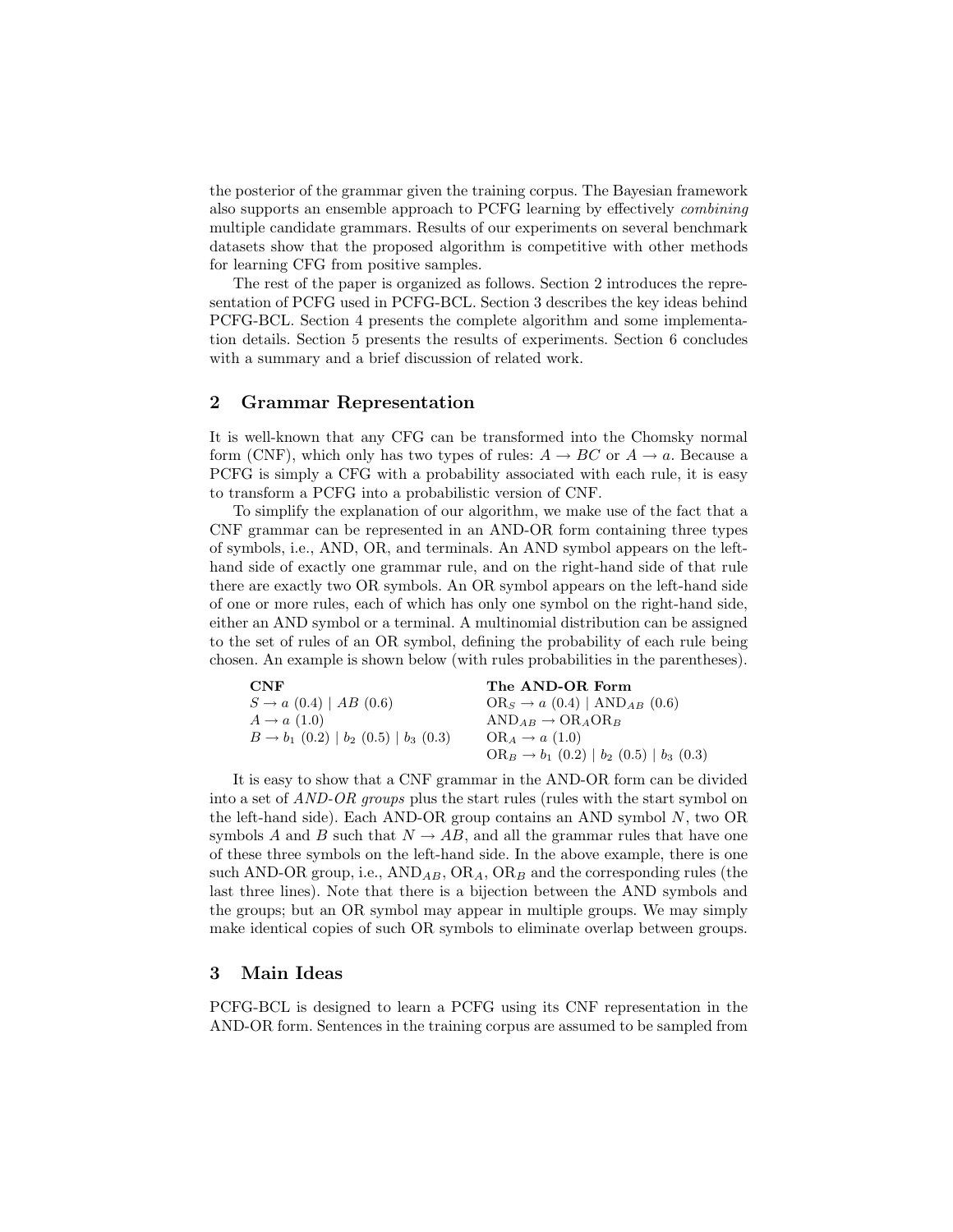an unknown PCFG under the i.i.d. (independent and identically distributed) assumption.

Starting from only terminals, PCFG-BCL iteratively adds new symbols and rules to the grammar. At each iteration, it first learns a new AND-OR group by biclustering, as explained in Section 3.1. Once a group is learned, it tries to find rules that attach the newly learned AND symbol to existing OR symbols, as discussed in Section 3.2. This second step is needed because the first step alone is not sufficient for learning such rules. In both steps, once a new set of rules are learned, the corpus is reduced using the new rules, so that subsequent learning can be carried out on top of the existing learning result. These two steps are repeated until no further rule can be learned. Then start rules are added to the learned grammar in a postprocessing step (Section 3.3). Since any CNF grammar can be represented in the form of a set of AND-OR groups and a set of start rules, these three steps are capable, in principle, of constructing any CNF grammar.

We will show later that the first two steps of PCFG-BCL outlined above attempt to find rules that yield the greatest increase in the posterior probability of the grammar given the training corpus. Thus, PCFG-BCL performs a local search over the space of grammars using the posterior as the objective function.

#### 3.1 Learning a New AND-OR Group by Biclustering

Intuition. In order to show what it means to learn a new AND-OR group, it is helpful to construct a table  $T$ , where each row or column represents a symbol appearing in the corpus, and the cell at row  $x$  and column  $y$  records the number of times the pair xy appears in the corpus. Because the corpus might have been partially reduced in previous iterations, a row or column in T may represent either a terminal or a nonterminal.

Since we assume the corpus is generated by a CNF grammar, there must be some symbol pairs in the corpus that are generated from AND symbols of the target grammar. Let  $N$  be such an AND symbol, and let  $A, B$  be the two OR symbols such that  $N \to AB$ . The set  $\{x | A \to x\}$  corresponds to a set of rows in the table T, and the set  $\{y|B \to y\}$  corresponds to a set of columns in T. Therefore, the AND-OR group that contains  $N$ ,  $A$  and  $B$  is represented by a bicluster [10] (i.e., a submatrix) in T, and each pair  $xy$  in this bicluster can be reduced to  $N$ . See Fig.1 (a), (b) for an example, where the AND-OR group shown in Fig.1(a) corresponds to the bicluster shown in Fig.1(b).

Further, since we assume the target grammar is a PCFG, we have two multinomial distributions defined on A and B respectively that independently determine the symbols generated from  $A$  and  $B$ . Because the corpus is assumed to be generated by this PCFG, it is easy to prove that the resulting bicluster must be *multiplicatively coherent* [10], i.e., it satisfies the following condition:

$$
\frac{a_{ik}}{a_{jk}} = \frac{a_{il}}{a_{jl}}
$$
 for any two rows *i*, *j* and two columns *k*, *l* (1)

where  $a_{xy}$  is the cell value at row  $x(x=i, j)$  and column  $y(y=k, l)$ .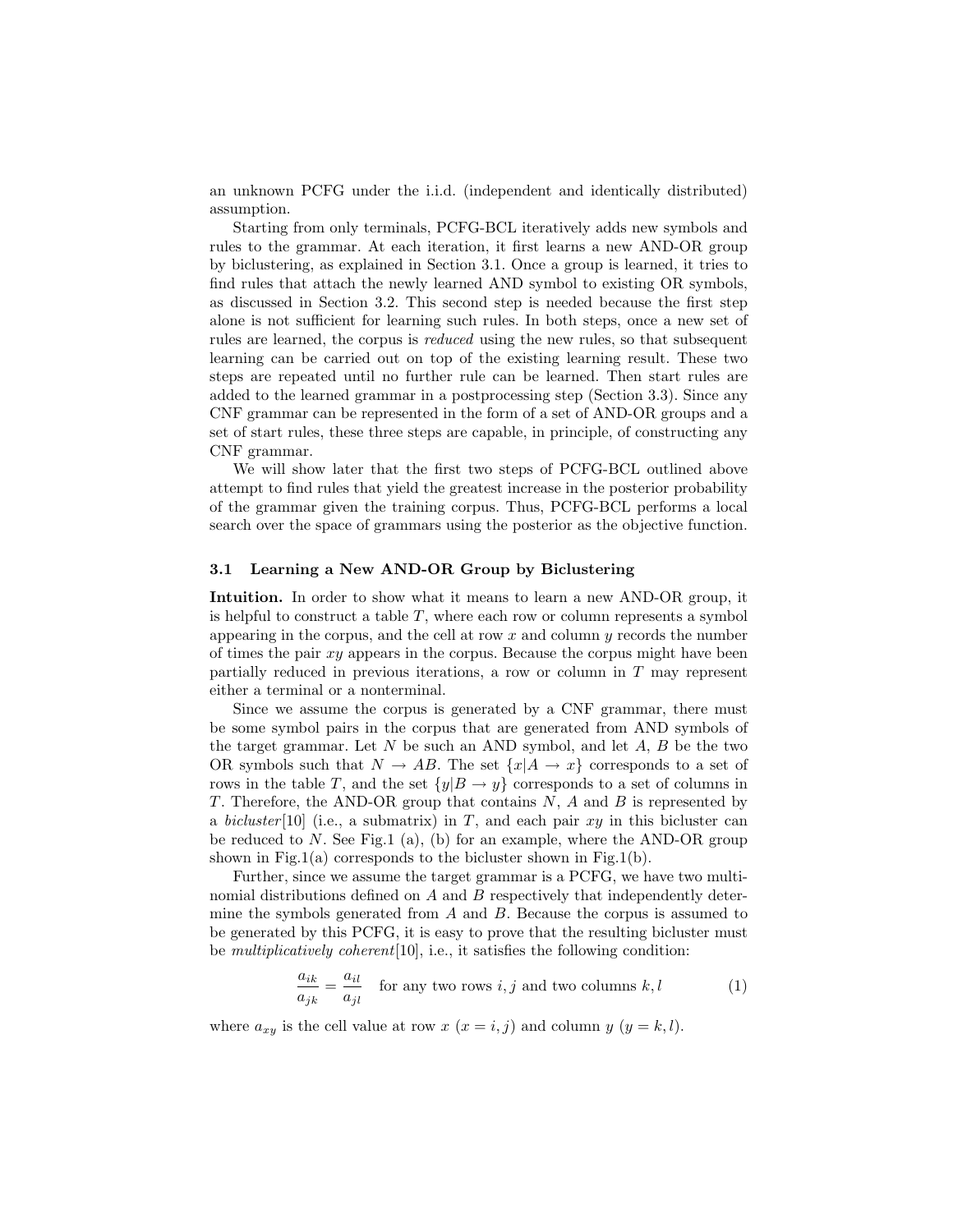

(a) An AND-OR group (with rule probabilities in the parentheses)

(b) A part of the table  $T$  and the bicluster that represents the AND-OR group. Zero cells are left blank.

|                 | covers  touches  is | $\cdots$ is<br>$\lambda$ above (.) $\lambda$ below (.) $\lambda$ rolls. | bounces. | $\cdots$ |
|-----------------|---------------------|-------------------------------------------------------------------------|----------|----------|
| (a, circle)     |                     |                                                                         |          |          |
| (a, triangle)   |                     |                                                                         |          |          |
| (a, square)     |                     |                                                                         |          | $\cdots$ |
| (the, circle)   |                     |                                                                         |          |          |
| (the, triangle) |                     |                                                                         |          |          |
| (the, square)   |                     |                                                                         |          |          |

(c) A part of the expression-context matrix of the bicluster

Fig. 1. Example: a bicluster and its expression-context matrix

Given a bicluster in  $T$ , we can construct an *expression-context matrix*, in which the rows represent the set of symbol pairs (expressions) in the bicluster, the columns represent all the contexts in which these symbol pairs appear, and the value in each cell denotes the number of times the corresponding expressioncontext combination appears in the corpus (see Fig.1(c) for an example). Because the target grammar is context-free, if a bicluster represents an AND-OR group of the target grammar, then the choice of the symbol pair is independent of its context and thus the resulting expression-context matrix should also be multiplicatively coherent, i.e., it must satisfy Eq.1.

The preceding discussion suggests an intuitive approach to learning a new AND-OR group: first find a bicluster of T that is multiplicatively coherent and has a multiplicatively coherent expression-context matrix, and then construct an AND-OR group from it. The probabilities associated with the grammar rules can be estimated from the statistics of the bicluster. For example, if we find that the bicluster shown in Fig.1(b) and its expression-context matrix shown in Fig.1(c) are both multiplicatively coherent, we can learn an AND-OR group as shown in Fig.1 $(a)$ .

Probabilistic Analysis. We now present an analysis of the intuitive idea outlined above within a probabilistic framework. Consider a trivial initial grammar where the start symbol directly generates each sentence of the corpus with equal probability. We can calculate how the likelihood of the corpus given the gram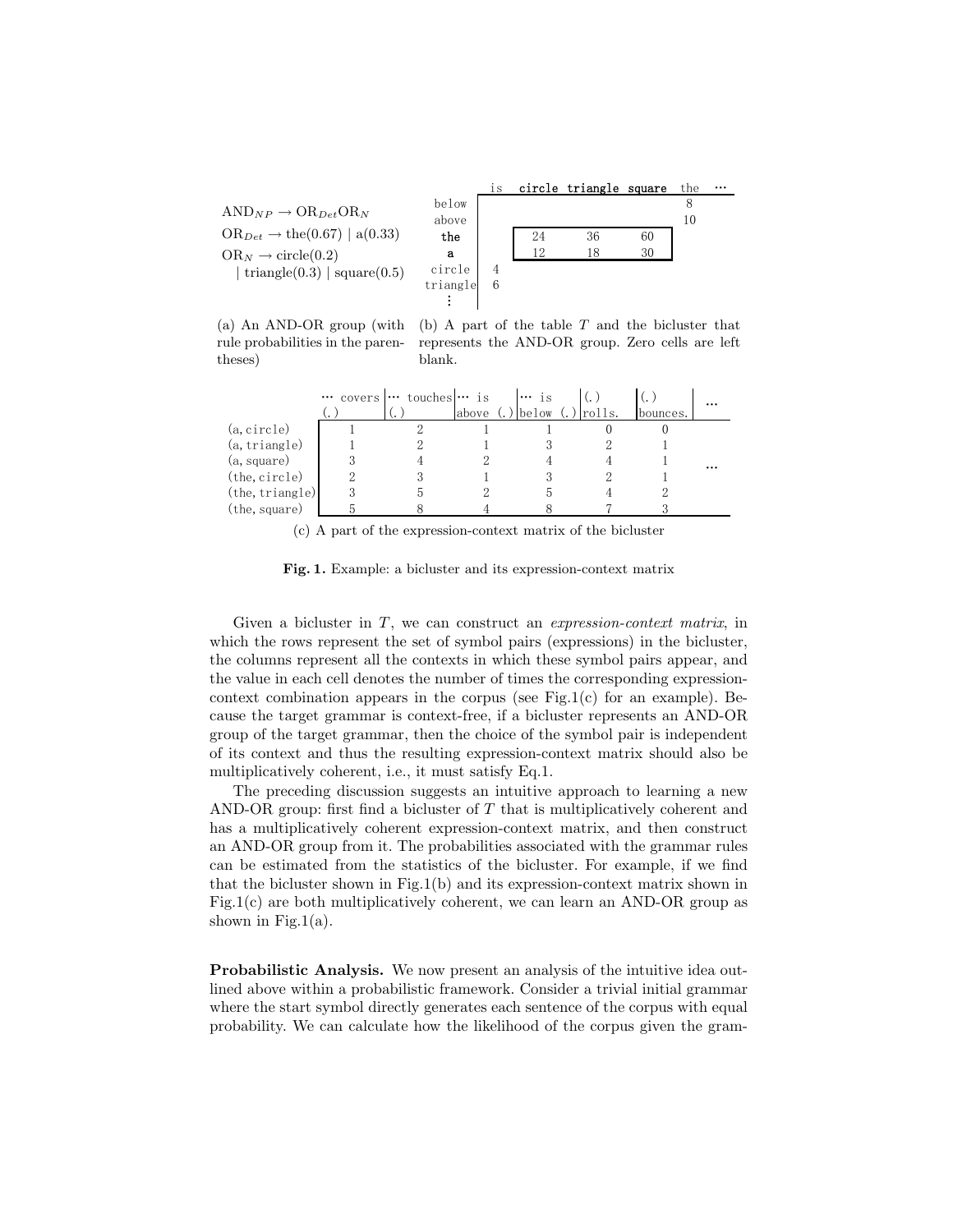mar is changed by extracting a bicluster and learning a new AND-OR group as described above.

Suppose we extract a bicluster BC and add to the grammar an AND-OR group with an AND symbol  $N$  and two OR symbols  $A$  and  $B$ . Suppose there is a sentence d containing a symbol pair  $xy$  that is in  $BC$ . First, since  $xy$  is reduced to  $N$  after this learning process, the likelihood of  $d$  is reduced by a factor of  $P(N \to xy|N) = P(A \to x|A) \times P(B \to y|B)$ . Second, the reduction may make some other sentences in the corpus become identical to  $d$ , resulting in a corresponding increase in the likelihood. Suppose the sentence d is represented by row  $p$  and column  $q$  in the expression-context matrix of  $BC$ , then this second factor is exactly the ratio of the sum of column  $q$  to the value of cell  $pq$ , because before the reduction only those sentences represented by cell  $pq$  are equivalent to d, and after the reduction the sentences in the entire column become equivalent (the same context plus the same expression  $N$ ).

Let  $LG(BC)$  be the likelihood gain resulting from extraction of  $BC$ ; let  $G_k$ and  $G_{k+1}$  be the grammars before and after extraction of  $BC$ , D be the training corpus; in the bicluster  $BC$ , let A denote the set of rows, B the set of columns,  $r_x$  the sum of entries in row x,  $c_y$  the sum of entries in column y, s the sum over all the entries in  $BC$ , and  $a_{xy}$  the value of cell  $xy$ ; in the expression-context matrix of BC, let EC-row denote the set of rows, EC-col the set of columns,  $r'_i$ matrix of *DC*, let EC-low denote the set of lows, EC-col the set of columns,  $r_p$  the sum of entries in row p,  $c'_q$  the sum of entries in column q, s' the sum of all the entries in the matrix, and  $EC(p,q)$  or  $a'_{pq}$  the value of cell pq. With a little abuse of notation we denote the context of a symbol pair  $xy$  in a sentence d by d−"xy". We can now calculate the likelihood gain as follows:

$$
LG(BC) = \frac{P(D|G_{k+1})}{P(D|G_k)} = \prod_{d \in D} \frac{P(d|G_{k+1})}{P(d|G_k)}
$$
  
= 
$$
\prod_{x \in A, y \in B, xy \text{ appears in } d \in D} P(x|A)P(y|B) \frac{\sum_{p \in EC \text{-row}} EC(p, d - "xy")}{EC("xy", d - "xy")}
$$
  
= 
$$
\prod_{x \in A} P(x|A)^{r_x} \prod_{y \in B} P(y|B)^{c_y} \frac{\prod_{q \in EC \text{-col}} c'_q^{c'_q}}{\prod_{\substack{p \in EC \text{-row} \\ q \in EC \text{-col}}} a'_p a^{\frac{c'_q}{p_q}}}
$$

It can be shown that, the likelihood gain is maximized by setting:

$$
P(x|A) = \frac{r_x}{s} \qquad P(y|B) = \frac{c_y}{s}
$$

Substituting this into the likelihood gain formula, we get

$$
\max_{P_r} LG(BC) = \prod_{x \in A} \left(\frac{r_x}{s}\right)^{r_x} \prod_{y \in B} \left(\frac{c_y}{s}\right)^{c_y} \frac{\prod_{q \in EC \text{-col}} c'_q^{c'_q}}{\prod_{\substack{q \in EC \text{-col} \\ q \in EC \text{-col}}} a'_{pq}^{a'_{pq}}}
$$
\n
$$
= \frac{\prod_{x \in A} r_x^{r_x} \prod_{y \in B} c_y^{c_y}}{s^{2s}} \times \frac{\prod_{q \in EC \text{-col}} c'_q^{c'_q}}{\prod_{\substack{r \in EC \text{-col} \\ q \in EC \text{-col}}} a'_{pq}^{a'_{pq}}}
$$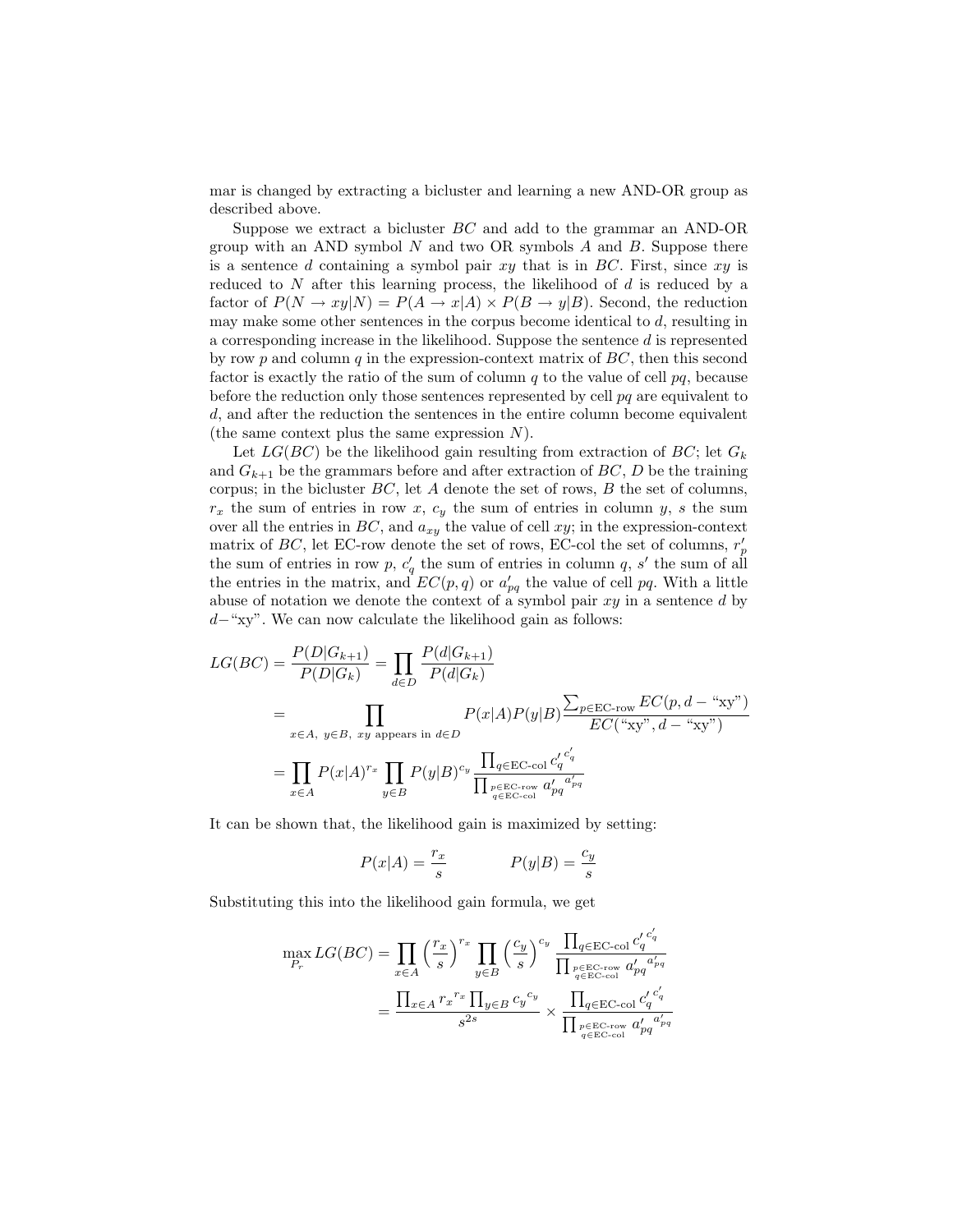where  $P_r$  represents the set of grammar rule probabilities. Notice that  $s = s'$  and  $a_{xy} = r'_p$  (where row p of the expression-context matrix represents the symbol pair  $xy$ ). Thus we have

$$
\max_{P_r} LG(BC) = \frac{\prod_{x \in A} r_x^{r_x} \prod_{y \in B} c_y^{c_y}}{s^s \prod_{\substack{x \in A \\ y \in B}} a_{xy}^{a_{xy}}} \times \frac{\prod_{p \in EC\text{-row}} r'^{r'_p} \prod_{q \in EC\text{-col}} c'^{c'_q}_{q}}{s'^{s'} \prod_{\substack{p \in EC\text{-row} \\ q \in EC\text{-col}}} a'_{pq}^{a'_{pq}}}
$$

The two factors in the righthand side are of the same form, one for the bicluster and one for the expression-context matrix. This form of formula actually measures the multiplicative coherence of the underlying matrix (in a slightly different way from Eq.18 of [10]), which is maximized when the matrix is perfectly coherent. Therefore, we see that when extracting a bicluster (with the new grammar rule probabilities set to the optimal values), the likelihood gain is the product of the multiplicative coherence of the bicluster and its expression-context matrix, and that the maximal gain in likelihood is obtained when both the bicluster and its expression-context matrix are perfectly multiplicatively coherent. This validates the intuitive approach in the previous subsection. More derivation details can be found in the appendix in [11].

It must be noted however, in learning from data, simply maximizing the likelihood can result in a learned model that overfits the training data and hence generalizes poorly on data unseen during training. In our setting, maximizing the likelihood is equivalent to finding the most coherent biclusters. This can result in a proliferation of small biclusters and hence grammar rules that encode highly specific patterns appearing in the training corpus. Hence learning algorithms typically have to trade off the complexity of the model against the quality of fit on the training data. We achieve this by choosing the prior  $P(G) = 2^{-DL(G)}$ over the set of candidate grammars, where  $DL(G)$  is the description length of the grammar G. This prior penalizes more complex grammars, as complex grammars are more likely to overfit the training corpus.

Formally, the logarithm of the gain in posterior as a result of extracting an AND-OR group from a bicluster and updating the grammar from  $G_k$  to  $G_{k+1}$ (assuming the probabilities associated with the grammar rules are set to their optimal values) is given by:

$$
\max_{P_r} LPG(BC) = \max_{P_r} \log \frac{P(G_{k+1}|D)}{P(G_k|D)}
$$
\n
$$
= \left(\sum_{x \in A} r_x \log r_x + \sum_{y \in B} c_y \log c_y - s \log s - \sum_{x \in A, y \in B} a_{xy} \log a_{xy}\right) + \left(\sum_{p \in EC-row} r'_p \log r'_p + \sum_{q \in EC-col} c'_q \log c'_q - s' \log s' - \sum_{p \in EC-row} a'_{pq} \log a'_{pq}\right) + \alpha \left(4 \sum_{x \in A, y \in B} a_{xy} - 2|A| - 2|B| - 8\right)
$$
\n(2)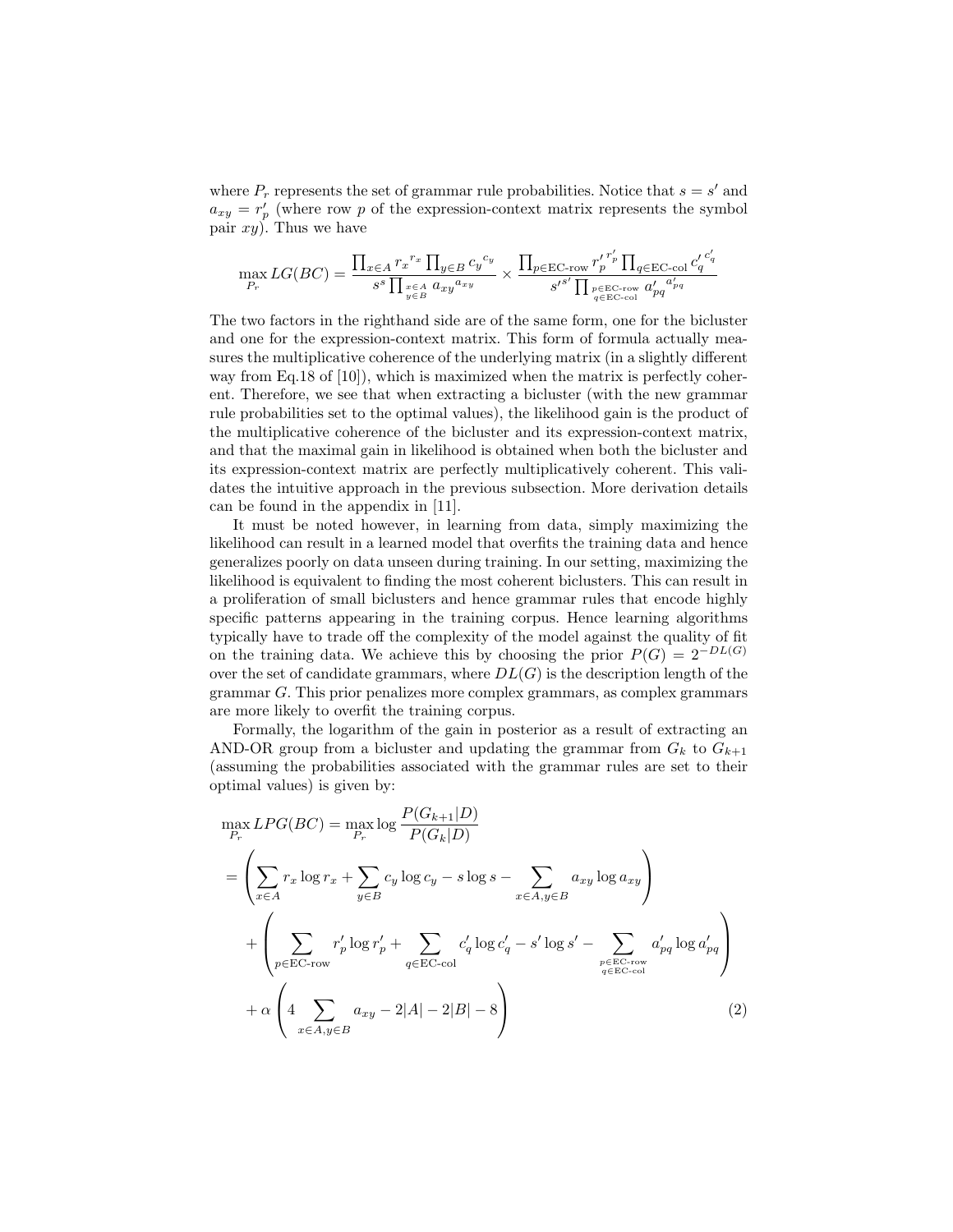where  $LPG(BC)$  denotes the logarithmic posterior gain resulting from extraction of the bicluster  $BC$ ;  $\alpha$  is a parameter in the prior that specifies how much the prior favors compact grammars, and hence it controls the tradeoff between the complexity of the learned grammar and the quality of fit on the training corpus. Note that the first two terms in this formula correspond to the gain in log likelihood (as shown earlier). The third term is the logarithmic prior gain, biasing the algorithm to favor large biclusters and hence compact grammars (see the appendix in [11] for details).

#### 3.2 Attaching a New AND Symbol under Existing OR Symbols

Intuition. For a new AND symbol N learned in the first step, there may exist one or more OR symbols in the current partially learned grammar, such that for each of them (denoted by O), there is a rule  $O \rightarrow N$  in the target grammar. Such rules cannot be acquired by extracting biclusters as described above: When O is introduced into the grammar,  $N$  simply does not exist in the table  $T$ , and when N is introduced, it only appears in a rule of the form  $N \to AB$ . Hence, we need a strategy for discovering such OR symbols and adding the corresponding rules to the grammar. Note that, if there are recursive rules in the grammar, they are learned in this step. This is because the first step establishes a partial order among the symbols, and only by this step can we connect nonterminals to form cycles and thus introduce recursions into the grammar.

Consider an OR symbol O that was introduced into the grammar as part of an AND-OR group obtained by extracting a bicluster BC. Let M be the AND symbol and P the other OR symbol in the group, such that  $M \to OP$ . So O corresponds to the set of rows and P corresponds to the set of columns of BC.

If  $O \to N$ , and if we add to BC a new row for N, where each cell records the number of appearances of Nx (for all x s.t.  $P \rightarrow x$ ) in the corpus, then the expanded bicluster should be multiplicatively coherent, for the same reason that  $BC$  was multiplicatively coherent. The new row  $N$  in  $BC$  results in a set of new rows in the expression-context matrix. This expanded expressioncontext matrix should be multiplicatively coherent for the same reason that the expression-context matrix of BC was multiplicatively coherent. The situation is similar when we have  $M \to PO$  instead of  $M \to OP$  (thus a new *column* is added to BC when adding the rule  $O \rightarrow N$ ). An example is shown in Fig.2.

Thus, if we can find an OR symbol O such that the expanded bicluster and the corresponding expanded expression-context matrix are both multiplicatively coherent, we should add the rule  $O \rightarrow N$  to the grammar.

Probabilistic Analysis. The effect of attaching a new AND symbol under existing OR symbols can be understood within a probabilistic framework. Let  $BC$  be a *derived* bicluster, which has the same rows and columns as  $BC$ , but the values in its cells correspond to the expected numbers of appearances of the symbol pairs when applying the current grammar to expand the current partially reduced corpus.  $BC$  can be constructed by traversing all the AND symbols that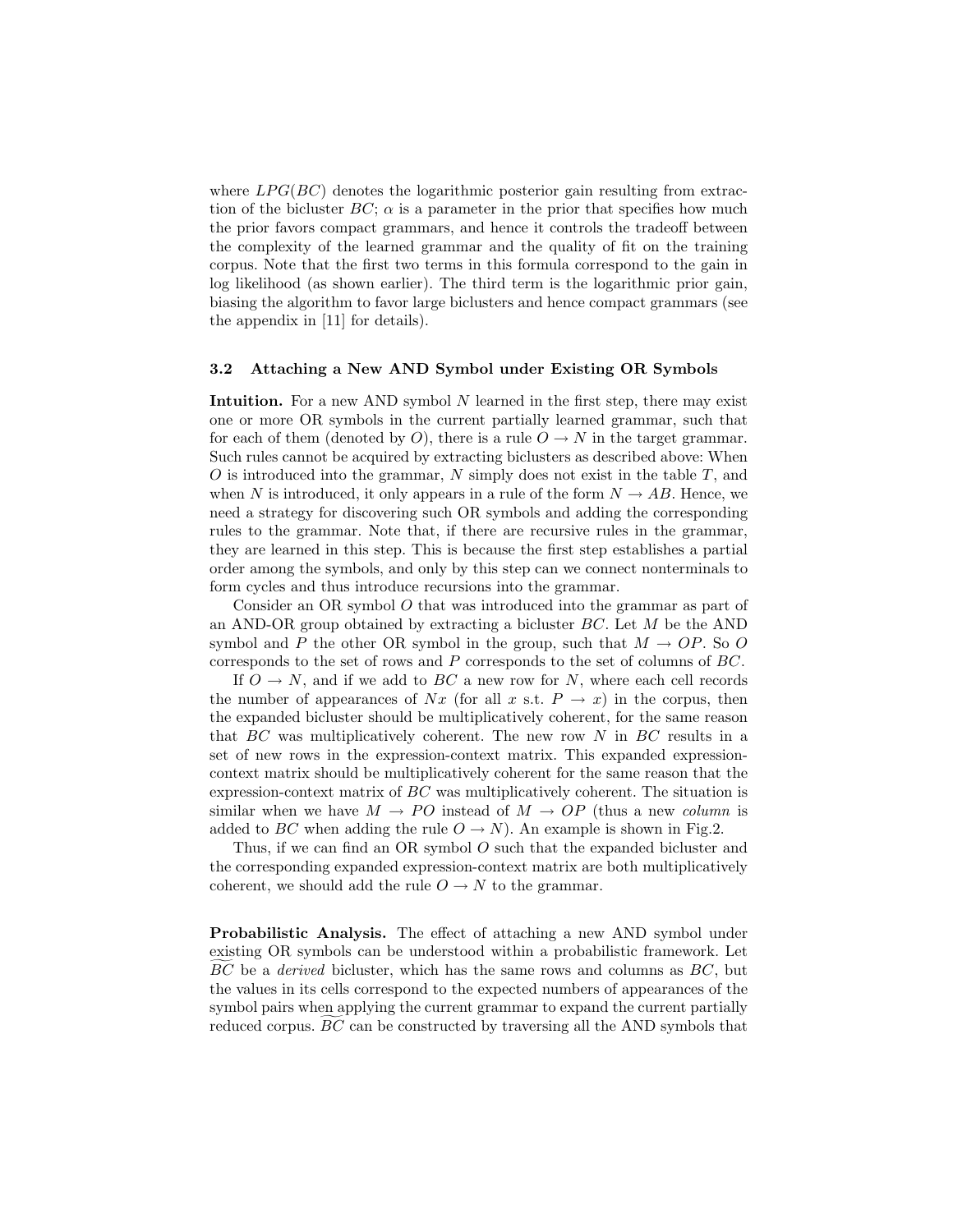|                                                                                                 | $AND \rightarrow OR_1OR_2$<br>New rule: $OR_2 \rightarrow AND$<br>and a proposed new rule | $OR_1 \rightarrow big (0.6)   old (0.4)$<br>$OR_2 \rightarrow dog (0.6)$   cat (0.4)<br>(a) An existing AND-OR group | dog<br>AND<br>cat<br>27<br>18<br>big<br>15<br>18<br>old<br>12<br>10<br>(b) The bicluster and its expan-<br>sion (a new column) |                                  |                    |                         |  |  |
|-------------------------------------------------------------------------------------------------|-------------------------------------------------------------------------------------------|----------------------------------------------------------------------------------------------------------------------|--------------------------------------------------------------------------------------------------------------------------------|----------------------------------|--------------------|-------------------------|--|--|
|                                                                                                 | the $(.)$<br>slept.                                                                       | slept.                                                                                                               | the big the old<br>$\left( \begin{matrix} . \end{matrix} \right)$ $\left( \begin{matrix} . \end{matrix} \right)$<br>slept.     | the old<br>$big($ .)<br>slept.   | heard<br>the $(.)$ | heard<br>the old<br>(.) |  |  |
| $\left( \text{old}, \text{dog} \right)$<br>(big, dog)<br>$\text{old}, \text{cat}$<br>(big, cat) | 6<br>9<br>$\overline{4}$<br>$6\overline{6}$                                               | 2                                                                                                                    | 0                                                                                                                              | $\Omega$<br>$\Omega$<br>$\Omega$ | 3<br>4<br>2<br>4   |                         |  |  |
| $\text{(old, AND)}$<br>(big, AND)                                                               | 3<br>5                                                                                    |                                                                                                                      | 0                                                                                                                              | $\Omega$                         | 2                  |                         |  |  |

(c) The expression-context matrix and its expansion

Fig. 2. An example of adding a new rule that attaches a new AND under an existing OR. Here the new AND is attached under one of its own OR symbols, forming a self-recursion.

 $M$  can be directly or indirectly reduced to in the current grammar.  $\overline{BC}$  is close to BC if for all the AND symbols involved in the construction, their corresponding biclusters and expression-context matrices are approximately multiplicatively coherent, a condition that is ensured in our algorithm. Let  $\widetilde{BC}$  be the expanded derived bicluster that contains both  $\overline{BC}$  and the new row or column for N. It can be shown that the likelihood gain of adding  $O \rightarrow N$  is approximately the likelihood gain of extracting  $\widetilde{BC}'$ , which, as shown in Section 3.1, is equal to the product of the multiplicative coherence of  $\widetilde{BC}'$  and its expression-context matrix (when the optimal new rule probabilities are assigned that maximize the likelihood gain). Thus it validates the intuitive approach in the previous subsection. See the appendix in [11] for details.

As before, we need to incorporate the effect of the prior into the above analysis. So we search for existing OR symbols that result in maximal posterior gains exceeding a user-specified threshold. The maximal posterior gain is approximated by the following formula.

$$
\max_{P_r} \log \frac{P(G_{k+1}|D)}{P(G_k|D)} \approx \max_{P_r} LPG(\widetilde{BC}') - \max_{P_r} LPG(\widetilde{BC})
$$
(3)

where  $P_r$  is the set of new grammar rule probabilities,  $G_k$  and  $G_{k+1}$  is the grammar before and after adding the new rule,  $D$  is the training corpus,  $LPG()$ is defined in Eq.2. Please see the appendix in [11] for the details.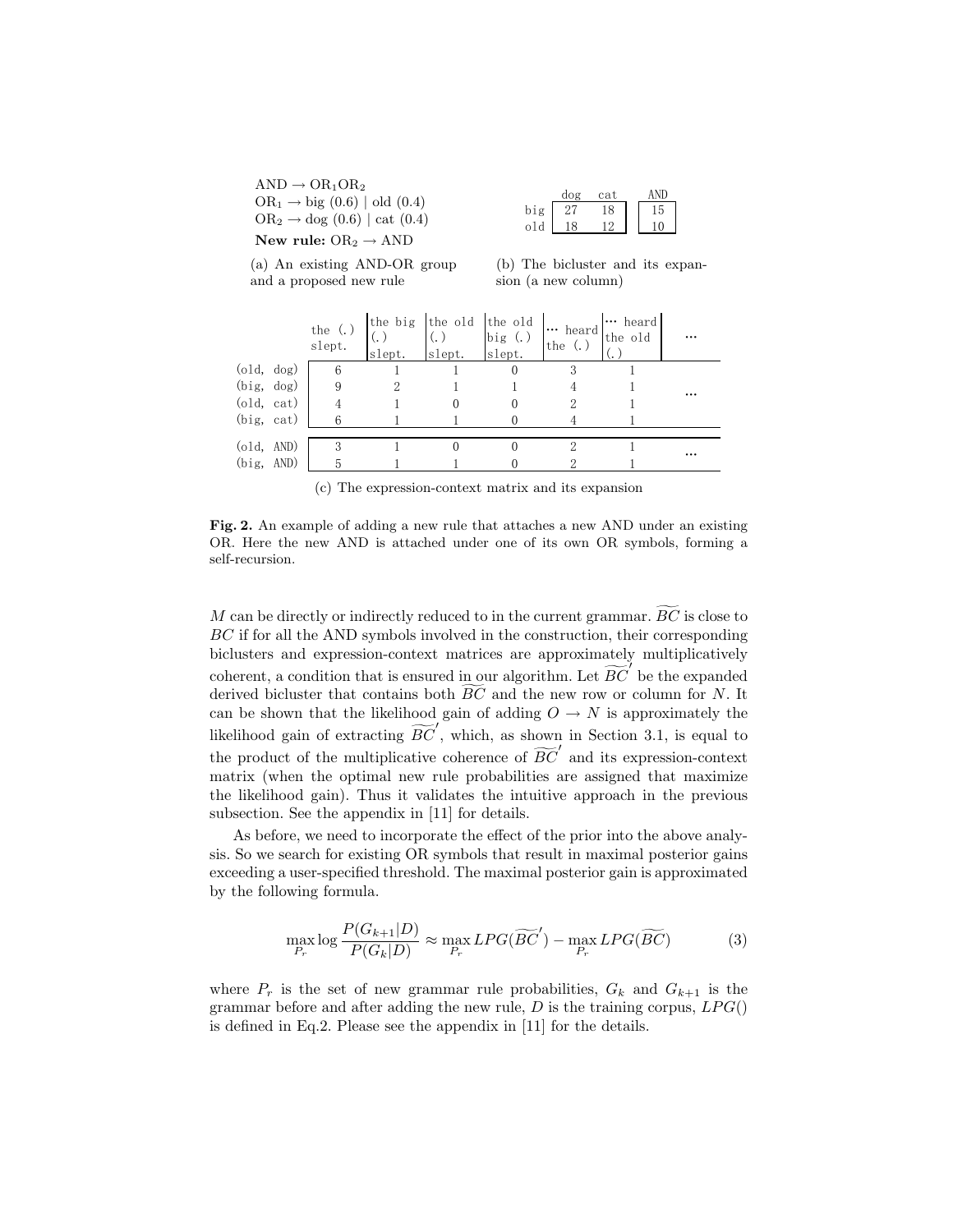Algorithm 1 PCFG-BCL: PCFG Learning by Iterative Biclustering

Input: a corpus C Output: a CNF grammar in the AND-OR form 1: create an empty grammar G 2: create a table T of the number of appearances of each symbol pair in C 3: repeat 4:  $G, C, T, N \leftarrow \text{LearningByBiclustering}(G, C, T)$ 5:  $G, C, T \Leftarrow$  Attaching(N, G, C, T) 6: until no further rule can be learned 7:  $G \leftarrow$  Postprocessing(G, C) 8: return G

## 3.3 Postprocessing

The two steps described above are repeated until no further rule can be learned. Since we reduce the corpus after each step, in an ideal scenario, upon termination of this process the corpus is fully reduced, i.e., each sentence is represented by a single symbol, either an AND symbol or a terminal. However, in practice there may still exist sentences in the corpus containing more than one symbol, either because we have applied the wrong grammar rules to reduce them, or because we have failed to learn the correct rules that are needed to reduce them.

At this stage, the learned grammar is almost complete, and we only need to add the start symbol  $S$  (which is an OR symbol) and start rules. We traverse the whole corpus: In the case of a fully reduced sentence that is reduced to a symbol x, we add  $S \rightarrow x$  to the grammar if such a rule is not already in the grammar (the probability associated with the rule can be estimated by the fraction of sentences in the corpus that are reduced to x). In the case of a sentence that is not fully reduced, we can re-parse it using the learned grammar and attempt to fully reduce it, or we can simply discard it as if it was the result of noise in the training corpus.

# 4 Algorithm and Implementation

The complete algorithm is presented in Algorithm 1, and the three steps are shown in Algorithm 2 to 4 respectively. Algorithm 2 describes the "learning by biclustering" step (Section 3.1). Algorithm 3 describes the "attaching" step (Section 3.2), where we use a greedy solution, i.e., whenever we find a good enough OR symbol, we learn the corresponding new rule. In both Algorithm 2 and 3, a valid bicluster refers to a bicluster where the multiplicative coherence of the bicluster and that of its expression-context matrix both exceed a threshold δ. This corresponds to the heuristic discussed in the "intuition" subsections in Section 3, and it is used here as an additional constraint in the posterior-guided search. Algorithm 4 describes the postprocessing step (Section 3.3), wherein to keep things simple, sentences not fully reduced are discarded.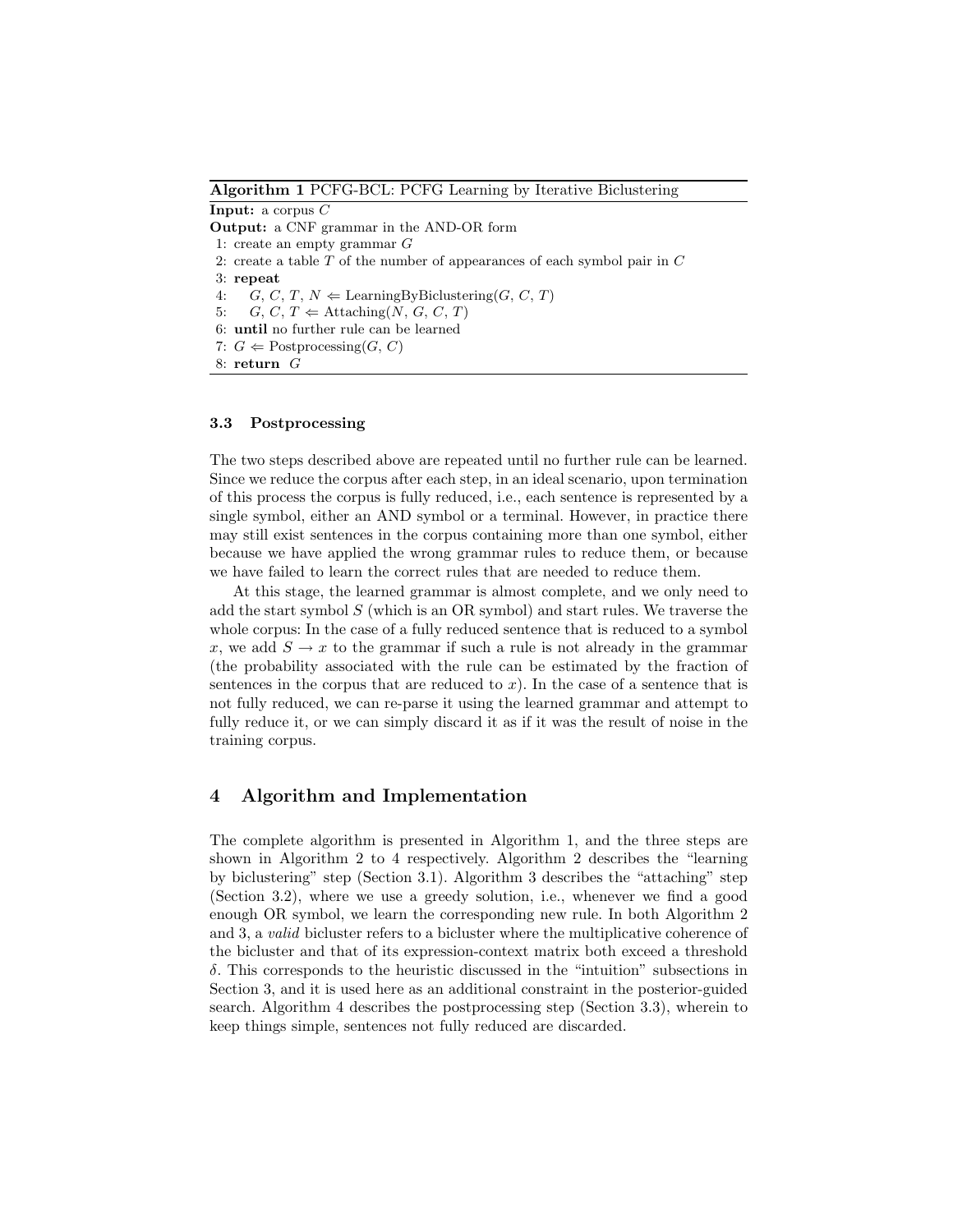Algorithm 2 LearningByBiclustering( $G, C, T$ )

**Input:** the grammar  $G$ , the corpus  $C$ , the table  $T$ **Output:** the updated  $G, C, T$ ; the new AND symbol  $N$ 1: find the valid bicluster  $Bc$  in T that leads to the maximal posterior gain (Eq.2)

- 2: create an AND symbol N and two OR symbols A, B
- 3: for all row  $x$  of  $Bc$  do
- 4: add  $A \rightarrow x$  to G, with the row sum as the rule weight
- 5: for all column  $y$  of  $Bc$  do
- 6: add  $B \to y$  to G, with the column sum as the rule weight
- 7: add  $N \rightarrow AB$  to G
- 8: in  $C$ , reduce all the appearances of all the symbol pairs in  $Bc$  to  $N$
- 9: update  $T$  according to the reduction
- 10: return G, C, T, N

## Algorithm 3 Attaching $(N, G, C, T)$

**Input:** an AND symbol N, the grammar  $G$ , the corpus  $C$ , the table  $T$ **Output:** the updated  $G, C, T$ 1: for each OR symbol  $O$  in  $G$  do 2: if O leads to a valid expanded bicluster as well as a posterior gain (Eq.3) larger than a threshold then 3: add  $O \rightarrow N$  to  $G$ 4: maximally reduce all the related sentences in C 5: update  $T$  according to the reduction 6: return  $G, C, T$ 

#### 4.1 Implementation Issues

In the "learning by biclustering" step we need to find the bicluster in  $T$  that leads to the maximal posterior gain. However, finding the optimal bicluster is computationally intractable [10]. In our current implementation, we use stochastic hill-climbing to find only a fixed number of biclusters, from which the one with the highest posterior gain is chosen. This method is not guaranteed to find the optimal bicluster when there are more biclusters in the table than the fixed number of biclusters considered. In practice, however, we find that if there are many biclusters, often it is the case that several of them are more or less equally optimal and our implementation is very likely to find one of them.

# Algorithm 4 Postprocessing $(G, C)$ **Input:** the grammar  $G$ , the corpus  $C$ Output: the updated G 1: create an OR symbol S 2: for each sentence  $s$  in  $C$  do 3: if s is fully reduced to a single symbol x then 4: add  $S \to x$  to G, or if the rule already exists, increase its weight by 1 5: return G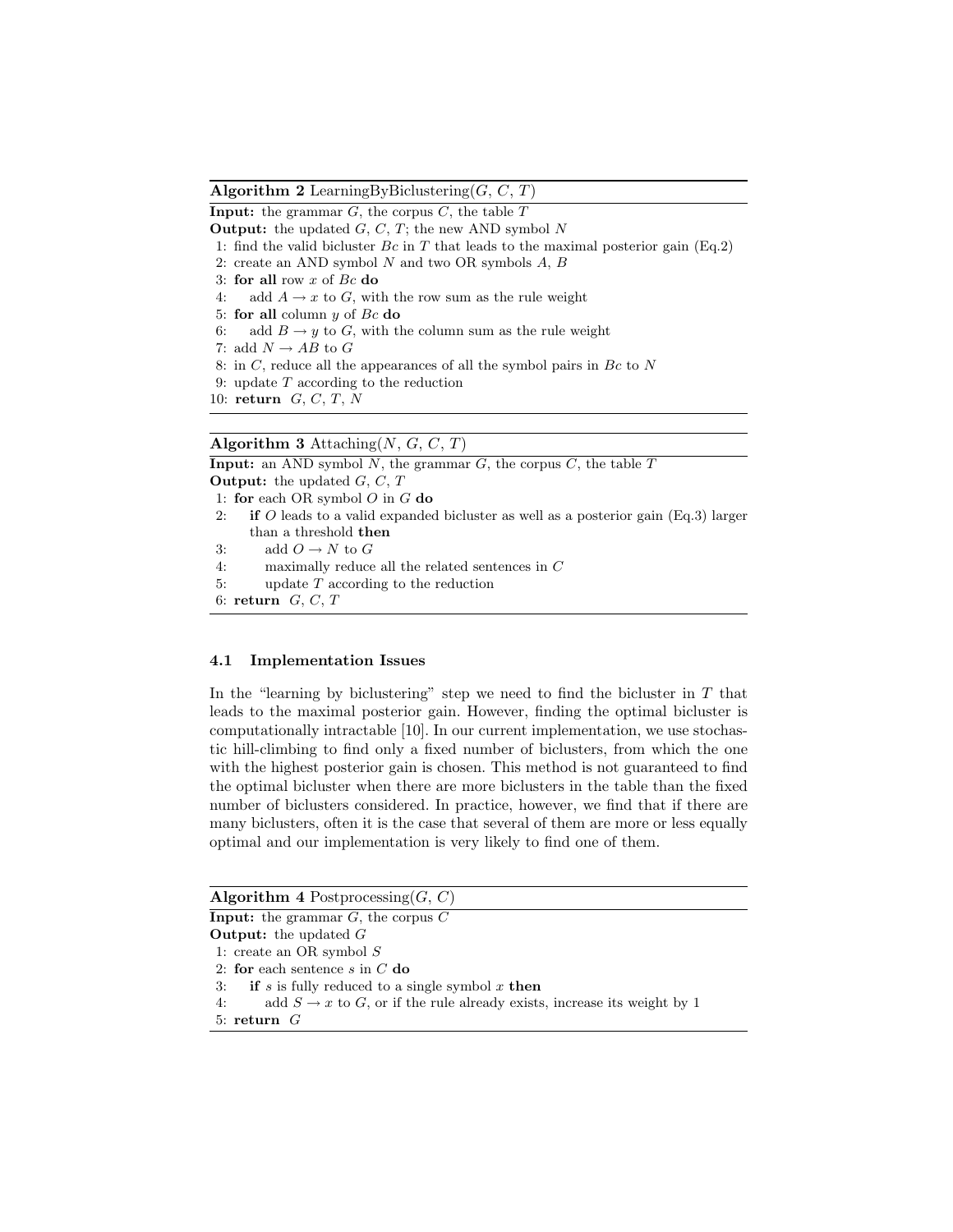Constructing the expression-context matrix becomes time-consuming when the average context length is long. Moreover, when the training corpus is not large enough, long contexts often result in rather sparse expression-context matrices. Hence, in our implementation we only check context of a fixed size (by default, only the immediate left and immediate right neighbors). It can be shown that this choice leads to a matrix whose coherence is no lower than that of the true expression-context matrix, and hence may overestimate the posterior gain.

## 4.2 Grammar Selection and Averaging

Because we use stochastic hill-climbing with random start points to do biclustering, our current implementation can produce different grammars in different runs. Since we calculate the posterior gain in each step of the algorithm, for each learned grammar an overall posterior gain can be obtained, which is proportional to the actual posterior. We can use the posterior gain to evaluate different grammars and perform model selection or model averaging, which usually leads to better performance than using a single grammar.

To perform model selection, we run the algorithm multiple times and return the grammar that has the largest posterior gain. To perform model averaging, we run the algorithm multiple times and obtain a set of learned grammars. Given a sentence to be parsed, in the spirit of Bayesian model averaging, we parse the sentence using each of the grammars and use a weighted vote to accept or reject it, where the weight of each grammar is its posterior gain. To generate a new sentence, we select a grammar in the set with the probability proportional to its weight, and generate a sentence using that grammar; then we parse the sentence as described above, and output it if it's accepted, or start over if it is rejected.

# 5 Experiments

A set of PCFGs obtained from available artificial, English-like CFGs were used in our evaluation, as listed in the table below. The CFGs were converted into CNF with uniform probabilities assigned to the grammar rules. Training corpora were then generated from the resulting grammars. We compared PCFG-BCL with EMILE [1] and ADIOS [5]. Both EMILE and ADIOS produce a CFG from a training corpus, so we again assigned uniform distributions to the rules of the learned CFG in order to evaluate them.

| Grammar Name Size (in CNF) |                                          | Recursion    | Source                            |
|----------------------------|------------------------------------------|--------------|-----------------------------------|
| $\text{Num-agr}$           | 19 Terminals, 15 Nonterminals, 30 Rules  | No           | Boogie[12]                        |
| $\text{Langlev1}$          | 9 Terminals, 9 Nonterminals, 18 Rules    | $_{\rm Yes}$ | Boogie[12]                        |
| Langley2                   | 8 Terminals, 9 Nonterminals, 14 Rules    | $_{\rm Yes}$ | $\vert$ Boogie $\vert$ 12 $\vert$ |
| Emile2k                    | 29 Terminals, 15 Nonterminals, 42 Rules  | Yes          | EMILE[1]                          |
| TA1                        | 47 Terminals, 66 Nonterminals, 113 Rules | Yes          | ADIOS[5]                          |

We evaluated our algorithm by comparing the learned grammar with the target grammar on the basis of weak generative capacity. That is, we compare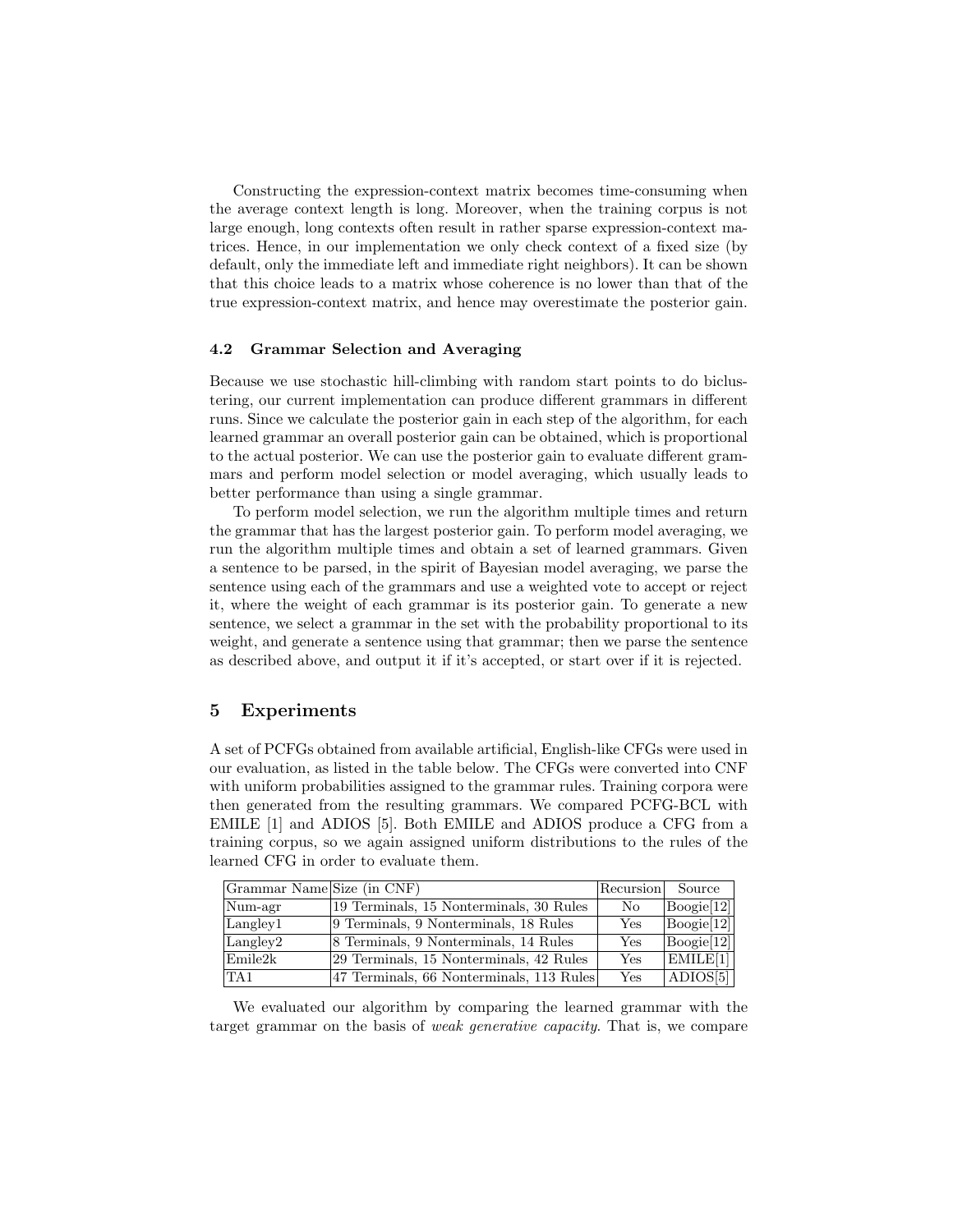the language of the learned grammar with that of the target grammar in terms of precision (the percentage of sentences generated by the learned grammar that are accepted by the target grammar), recall (the percentage of sentences generated by the target grammar that are accepted by the learned grammar), and F-score (the harmonic mean of precision and recall). To estimate precision and recall, 200 sentences were generated using either the learned grammar or the target grammar (as the case may be), and then parsed by the other grammar.

To ensure a fair comparison, we tuned the parameters of PCFG-BCL, EMILE and ADIOS on a separate dataset before running the evaluation experiments. Table 1 shows the experimental results. Each table cell shows the mean and standard deviation of performance estimates from 50 independent runs. In each run, each algorithm produced a single grammar as the output.

The results summarized in Table 1 show that PCFG-BCL outperformed both EMILE and ADIOS, on each of the test grammars, and by substantial margins on several of them. Moreover, in a majority of the tests, the standard deviations of the performance estimates of PCFG-BCL were lower than those of EMILE and ADIOS, suggesting that PCFG-BCL is more stable than the other two methods. It should be noted however, that neither EMILE nor ADIOS assume the training corpus to be generated from a PCFG, and thus they do not make full use of the distributional information in the training corpus. This might explain in part the superior performance of PCFG-BCL relative to EMILE and ADIOS.

We also examined the effect of grammar selection and grammar averaging (see Section 4.2), on the four datasets where PCFG-BCL did not achieve a perfect Fscore on its own. In each case, we ran the algorithm for 10 times and then used the resulting grammars to perform grammar selection or grammar averaging as described in Section 4.2. The results (data not shown) show that grammar selection improved the F-score by 1.5% on average, and the largest increase of 4.4% was obtained on the TA1-200 data; grammar averaging improved the Fscore by 3.2% on average, and the largest increase of 9.3% was obtained also on

| Grammar                        | PCFG-BCL     |                             |                         | <b>EMILE</b>      |                            |                         | ADIOS                           |           |                             |
|--------------------------------|--------------|-----------------------------|-------------------------|-------------------|----------------------------|-------------------------|---------------------------------|-----------|-----------------------------|
| Name                           |              | R.                          | F                       | D                 | R                          | E                       | P                               |           | F                           |
| $\text{Num-agr} (100)$         | 100          | $(0)$  100 $(0)$  100 $(0)$ |                         | 50(4)             | 100<br>, $(0)$ $^{\prime}$ | 67<br>$\left( 3\right)$ | $\left( 0\right)$<br><b>100</b> | (6)<br>92 | (3)<br>96                   |
| $\text{Langley1 (100)}$        | 100(0)100(0) |                             | 100(0)                  | (0)<br><b>100</b> | 99<br>(1)                  | 99                      | (3)<br>99                       | (4)<br>94 | (2)<br>96                   |
| $\text{Langlev2 (100)}$        | 98           | $(2)$  100 $(0)$            | 99<br>(1)               | 96(3)             | 39(7)                      | 55                      | 76<br>(21)                      | 78        | $(14)$ 75 $(14)$            |
| Emile2k (200)                  | 85(3)        | 90<br>(2)                   | 87<br>$\left( 2\right)$ | 75<br>(12)        | 68<br>(4)                  | (6)                     | 80<br>(O)                       | 65<br>(4) | (3)                         |
| Emile2k (1000) 100 (0) 100 (0) |              |                             | 100(0)                  | (7)<br>76         | $(8)$  80<br>85            | (6)                     | 75<br>(3)                       | (3)<br>98 | 85(3)                       |
| TA1 (200)                      | 82           | (5)<br>73                   | (5)                     | (3)<br>77         | 14(3)                      | 23 <br>(4)              |                                 |           | $(24) 55 \ (12) 62 \ (14) $ |
| TA1<br>(2000)                  | 95(6)100     |                             | (3)<br>97               | (5)<br>98         | 48 $(4)$ 64 $(4)$          |                         | 50(22)                          | 92(4) 62  | (17)                        |

Table 1. Experimental results. The training corpus sizes are indicated in the parentheses after the grammar names. P=Precision, R=Recall, F=F-score. The numbers in the table denote the performance estimates averaged over 50 trials, with the standard deviations in parentheses.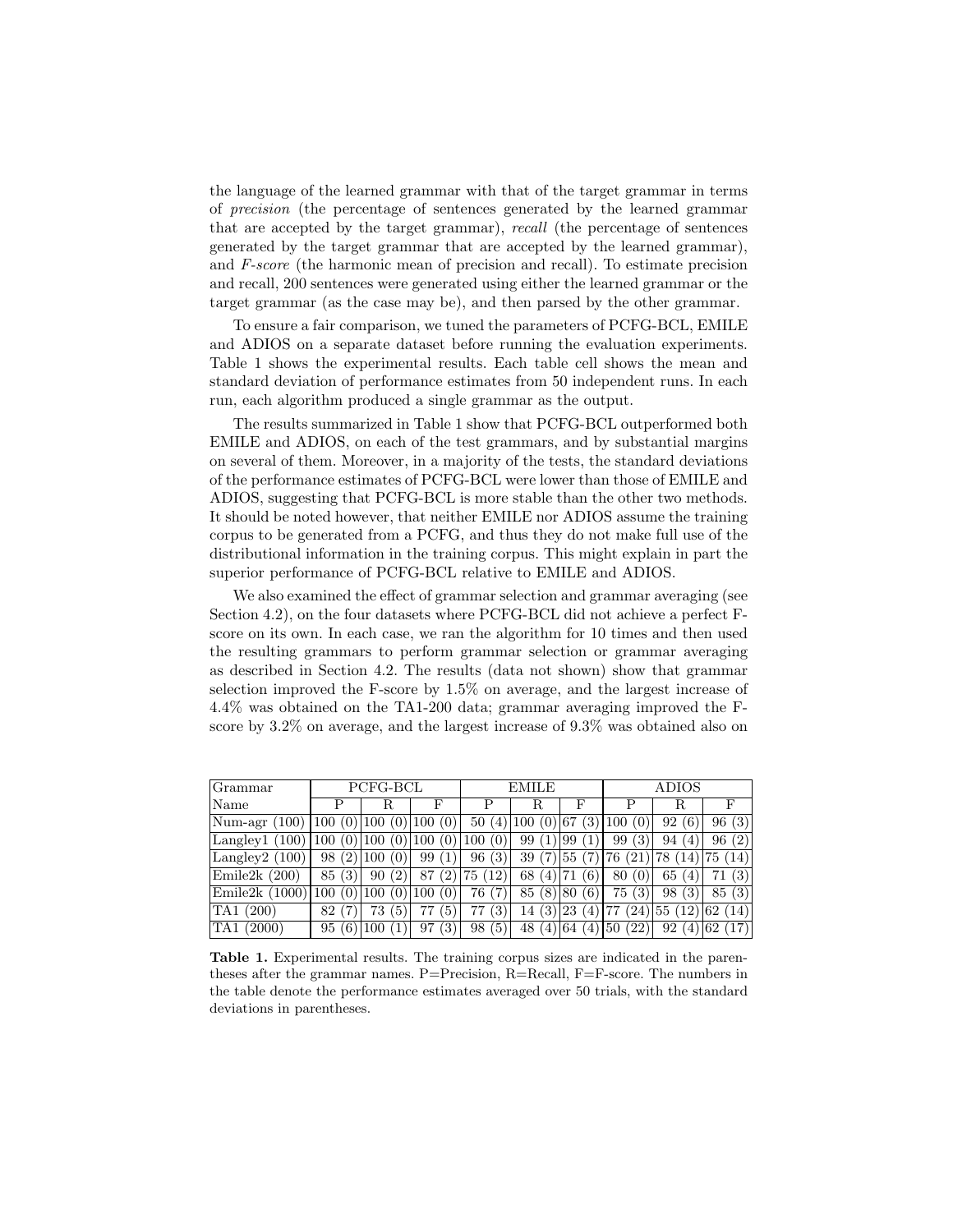the TA1-200 data. In addition, both grammar selection and averaging reduced the standard deviations of the performance estimates.

## 6 Summary and Discussion

#### 6.1 Related Work

Several algorithms for unsupervised learning of CFG from only positive samples are available in the literature. EMILE [1] uses a simpler form of biclustering to create new nonterminals. It performs biclustering on an initial table constructed from the unreduced corpus, finding rules with only terminals on the right-hand side; and then it turns to the substitutability heuristic to find high-level rules. In contrast, PCFG-BCL performs iterative biclustering that finds both kinds of rules. ABL [2] employs the substitutability heuristic to group possible constituents to nonterminals. Clark's algorithm [4] uses the "substitution-graph" heuristic or distributional clustering [3] to induce new nonterminals and rules. These techniques could be less robust than the biclustering method, especially in the presence of ambiguity as discussed in Section 1 and also in [1]. Both ABL and Clark's method rely on some heuristic criterion to filter non-constituents, whereas PCFG-BCL automatically identifies constituents as a byproduct of learning new rules from biclusters that maximize the posterior gain. ADIOS [5] uses a probabilistic criterion to learn "patterns" (AND symbols) and the substitutability heuristic to learn "equivalence classes" (OR symbols). In comparison, our algorithm learns the two kinds of symbols simultaneously in a more unified manner.

The inside-outside algorithm [13, 14], one of the earliest algorithms for learning PCFG, assumes a fixed, usually fully connected grammar structure and tries to maximize the likelihood, making it very likely to overfit the training corpus. Subsequent work has adopted the Bayesian framework to maximize the posterior of the learned grammar given the corpus [6, 7], and has incorporated grammar structure search [6, 8]. Our choice of prior over the set of candidate grammars is inspired by [6]. However, compared with the approach used in [6], PCFG-BCL adds more grammar rules at each step without sacrificing completeness (the ability to find any CFG); and the posterior re-estimation in PCFG-BCL is more straightforward and efficient (by using Eq.2 and 3). An interesting recent proposal within the Bayesian framework [9] involves maximizing the posterior using a non-parametric model. Although there is no structure search, the prior used tends to concentrate the probability mass on a small number of rules, thereby biasing the learning in favor of compact grammars.

Some unsupervised methods [15, 16] for learning grammatical structures other than CFG with the goal of parsing natural language sentences also employ some techniques similar to those used in CFG learning.

#### 6.2 Summary and Future Work

We have presented PCFG-BCL, an unsupervised algorithm that learns a probabilistic context-free grammar (PCFG) from positive samples. The algorithm